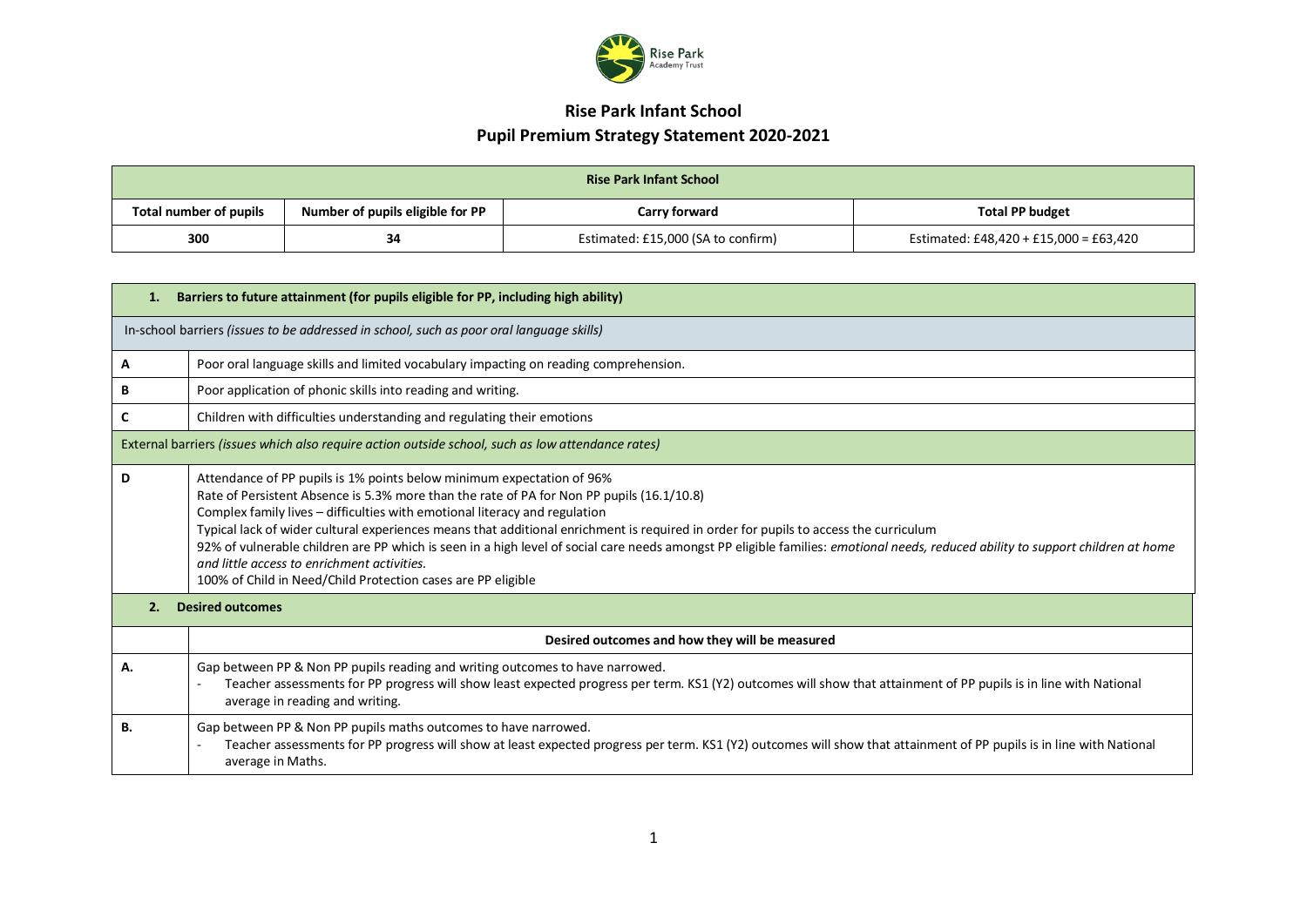

#### **Rise Park Infant School**

#### **Pupil Premium Strategy Statement 2020-2021**

| J. | Children with difficulties understanding and regulating their emotions have access to a programme of ELSA support and/or counselling and/or specialist support.<br>Decrease in incidents of red behaviour recorded in behaviour log<br>No fixed term/permanent exclusions<br>Pupil/parent voice shows impact of interventions |
|----|-------------------------------------------------------------------------------------------------------------------------------------------------------------------------------------------------------------------------------------------------------------------------------------------------------------------------------|
| D. | Attendance of PP pupils to improve.<br>Rate of Persistent Absence for PP pupils reduced<br>Attendance of PP pupils is in line with 96% expectation<br>Rate of PA for PP pupils has been reduced so that it is within 1% of Non PP                                                                                             |

#### **3. Planned expenditure**

The three headings below enable schools to demonstrate how they are using the pupil premium to improve classroom pedagogy, provide targeted support and support whole school strategies.

#### i.Quality of teaching for all

| <b>Desired outcome</b>                                                                                                            | Chosen action / approach                                                                                                                                                    | What is the evidence and rationale for this choice?                                                                                                                                                                                               | How will you ensure it is<br>implemented well?                                                                                                                                                                  | <b>Staff lead</b>                   | <b>Review &amp; Cost</b>                                                                          |
|-----------------------------------------------------------------------------------------------------------------------------------|-----------------------------------------------------------------------------------------------------------------------------------------------------------------------------|---------------------------------------------------------------------------------------------------------------------------------------------------------------------------------------------------------------------------------------------------|-----------------------------------------------------------------------------------------------------------------------------------------------------------------------------------------------------------------|-------------------------------------|---------------------------------------------------------------------------------------------------|
| All disadvantaged children<br>learn to read and write<br>through a structured and<br>systematic approach to<br>teaching literacy. | Book bags for all<br>disadvantaged children,<br>containing phonics based<br>reading books linked to Read<br>Write Inc approach.<br>HLTA to lead small groups in<br>literacy | The Education Endowment Foundation is currently<br>running a project investigating the effectiveness of Read-<br>Write Inc The evaluation should be available in Spring<br>2020                                                                   | English lead and Inclusion<br>Manager to                                                                                                                                                                        | <b>RM</b><br>KP                     | £1000<br>$HLTA = £2788$                                                                           |
| Communication & Language<br>outcomes improved for<br>EYFS and KS1 pupils                                                          | Weekly small group<br>intervention for S&L pupils<br>Small groups led with<br>targeted PP pupils.<br>In class provision for S&L<br>pupils also improved                     | Children with SLCN in the early years can have difficulty<br>learning and accessing the curriculum. Language<br>difficulties can impact on emotional development, with<br>resultant behavioural difficulties and problems forming<br>friendships. | Inclusion Manager to train<br>staff and model effective<br>practices with groups<br>Support from Borough S&L<br>team<br>SEN lead to analyse data<br>and refine groups<br>Inclusion Manager to<br>observe groups | <b>RM</b><br><b>SP</b><br><b>SM</b> | Caseload to be<br>reviewed termly<br>with SLCN team<br>$LSA = £6500$<br>Language $link =$<br>£385 |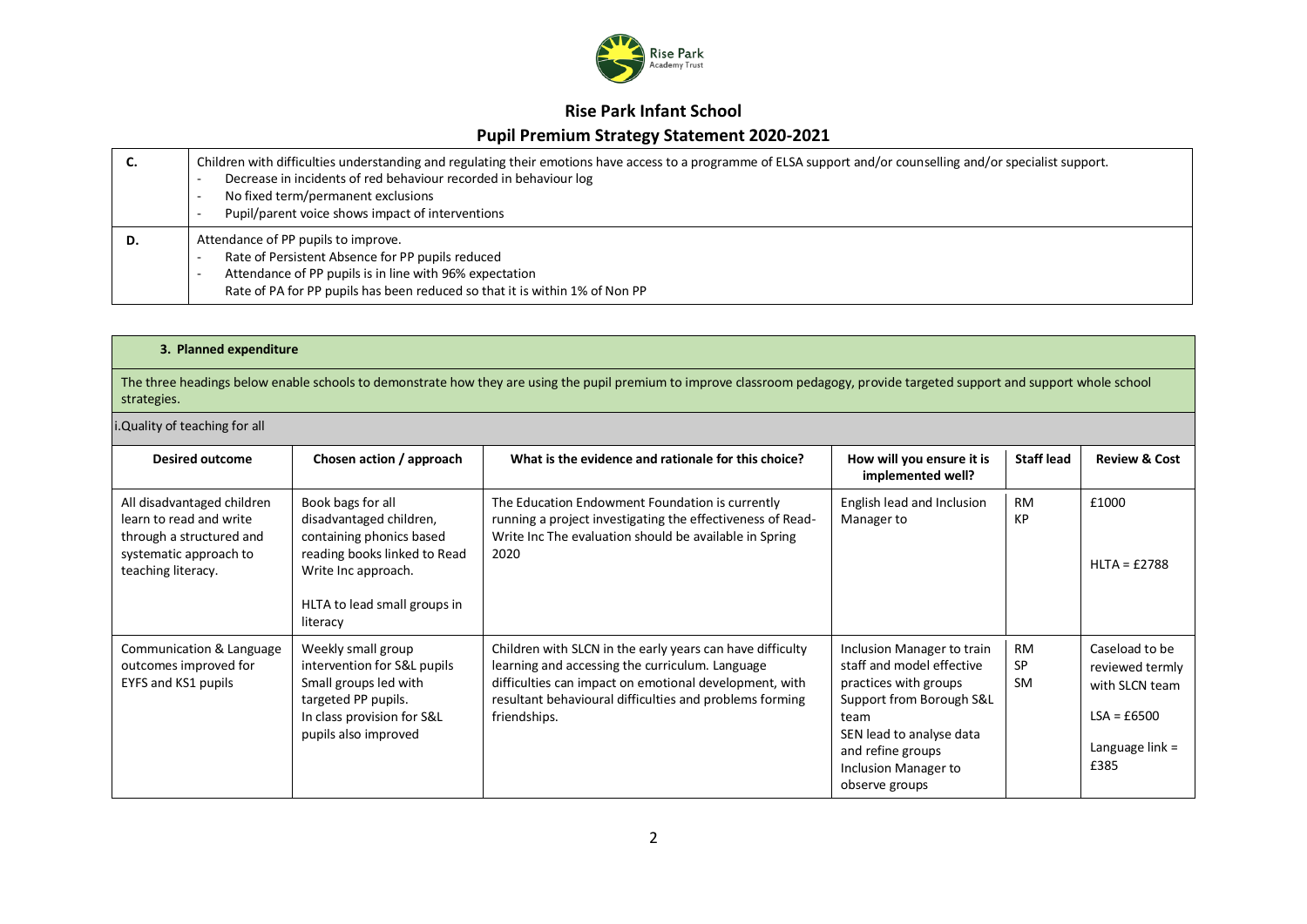

### **Rise Park Infant School**

### **Pupil Premium Strategy Statement 2020-2021**

| Small group phonics tuition<br>to ensure that PP pupils<br>meet the Y1 Phonics<br>Screening expectations.             | <b>Experienced LSAs to lead</b><br>tuition groups<br>English lead released to<br>enable regular assessments<br>and tracking of<br>progress/impact               | PP pupils will show greater engagement with learning if<br>they are reading fluently by the end of Y1.                                                              | Training for all staff<br>delivering the programme<br>English lead released to be<br>able to monitor quality of<br>provision and complete<br>assessments                            | <b>BF</b><br><b>DM</b>             | £2690<br>£2726                                                        |
|-----------------------------------------------------------------------------------------------------------------------|-----------------------------------------------------------------------------------------------------------------------------------------------------------------|---------------------------------------------------------------------------------------------------------------------------------------------------------------------|-------------------------------------------------------------------------------------------------------------------------------------------------------------------------------------|------------------------------------|-----------------------------------------------------------------------|
|                                                                                                                       |                                                                                                                                                                 |                                                                                                                                                                     |                                                                                                                                                                                     | <b>Total budgeted cost</b>         | £16,089                                                               |
| Targeted support<br>ii.                                                                                               |                                                                                                                                                                 |                                                                                                                                                                     |                                                                                                                                                                                     |                                    |                                                                       |
| <b>Desired outcome</b>                                                                                                | Chosen action/approach                                                                                                                                          | What is the evidence and rationale for this choice?                                                                                                                 | How will you ensure it is<br>implemented well?                                                                                                                                      | <b>Staff lead</b>                  | <b>Review &amp; Cost</b>                                              |
| Targeted PP families to have<br>additional financial support<br>for residential trips, school<br>supplies and uniform | ELSAs, Inclusion Manager,<br>Heads of School and<br>attendance officers highlight<br>families/pupils in need of<br>additional assistance                        | Without financial support PP pupils would not be able to<br>access full curriculum offer. Uniform support helps with<br>child self esteem and encourages attendance | Inclusion Manager to<br>monitor implementation<br>and consistency of criteria<br>for pupils selected for<br>assistance<br>YGL to also support team<br>in making informed<br>choices | Inclusion<br>Manager<br><b>YGL</b> | Reviewed termly<br>£500                                               |
| Lunchtime Nurture clubs to<br>provide calm and safe<br>environment for vulnerable<br>PP pupils                        | Staff allocated to provide safe<br>space for pupils to support PP<br>who struggle on the school<br>playground                                                   | Some PP pupils struggle to cope on the playground and<br>this leads to behaviour incidents and distress which has a<br>negative impact on learning and progress.    | Monitored by ELSA and<br>MDA leads.                                                                                                                                                 | AM                                 | Reviewed termly                                                       |
| PP Attendance to reach 96%<br>expectation                                                                             | Provide rewards to incentivise<br>attendance<br>Monitor families who fail to<br>attend<br>Trigger letters and contact<br>from EWO if families slip off<br>track | Increased monitoring and timely intervention with<br>attendance prevents PP pupils from failing to attend<br>school. Improved attendance leads to better outcomes.  | Monitored by NT (EWO)<br>Overseen by HoS and<br><b>Inclusion Manager</b>                                                                                                            | RM/KP                              | Reviewed termly<br>and included in<br>HT Governors'<br>report<br>£500 |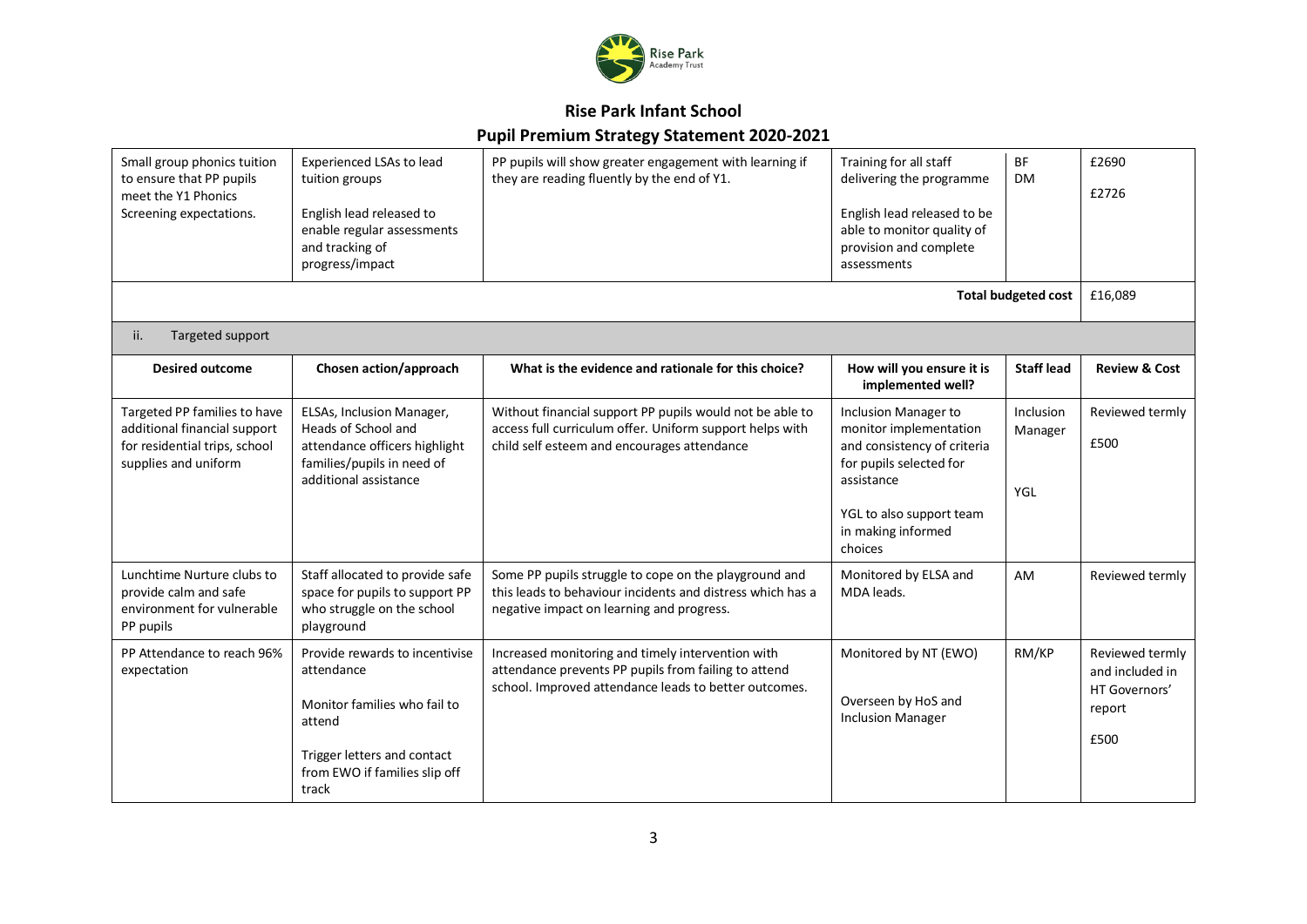

| PP children with significant<br>needs are supported to<br>access a broad and balanced<br>curriculum | <b>Experienced Learning Support</b><br>Assistant to provide<br>additional support for named<br>pupil to access the<br>curriculum.           | EEF Evidence suggests that TAs can have a positive impact<br>on academic achievement. There is also evidence that<br>working with TAs can lead to improvements in pupils'<br>attitudes. Research which focuses on teaching assistants<br>who provide one to one or small group support shows a<br>stronger positive benefit of between three and five<br>additional months on average.                                   | Deployment and progress<br>monitored by year group<br>leads and Inclusion<br>Manager                                                                              | RM/KP                          | Reviewed termly<br>£11,855<br>£10,686                                                          |
|-----------------------------------------------------------------------------------------------------|---------------------------------------------------------------------------------------------------------------------------------------------|--------------------------------------------------------------------------------------------------------------------------------------------------------------------------------------------------------------------------------------------------------------------------------------------------------------------------------------------------------------------------------------------------------------------------|-------------------------------------------------------------------------------------------------------------------------------------------------------------------|--------------------------------|------------------------------------------------------------------------------------------------|
| Improve social and<br>emotional skills of PP pupils.                                                | ELSA team to provide<br>programmes for PP pupils.<br>Safeguarding team to identify<br>families in need of support.<br>Counselling provision | 20% of children have a mental health problem in any<br>given year, and about 10% at any one time (Mental<br>Health Foundation, 2005). That is around three children in<br>an average class. School data and anecdotal evidence<br>shows the positive impact had on selected pupils.<br>Programmes such as ELSA time have proved successful<br>with having positive impact on attendance and higher<br>rates of progress. | Inclusion Manager to meet<br>with ELSAs to review<br>impact regularly.<br>YGL to ensure that LSAs<br>are supported with any<br>interventions run for PP<br>pupils | <b>RM</b><br><b>YGLs</b><br>KP | <b>March 2021</b><br>June 2021<br>Oct 2021<br>$HLTA time =$<br>£4293<br>Counselling =<br>£1000 |
| <b>Total budgeted cost</b>                                                                          |                                                                                                                                             |                                                                                                                                                                                                                                                                                                                                                                                                                          |                                                                                                                                                                   |                                | £28,834                                                                                        |
| <b>Infant total</b>                                                                                 |                                                                                                                                             |                                                                                                                                                                                                                                                                                                                                                                                                                          |                                                                                                                                                                   |                                | £44,923                                                                                        |
| Remaining                                                                                           |                                                                                                                                             |                                                                                                                                                                                                                                                                                                                                                                                                                          |                                                                                                                                                                   | £18,497                        |                                                                                                |

**4. Review of previous expenditure (2019-2020)**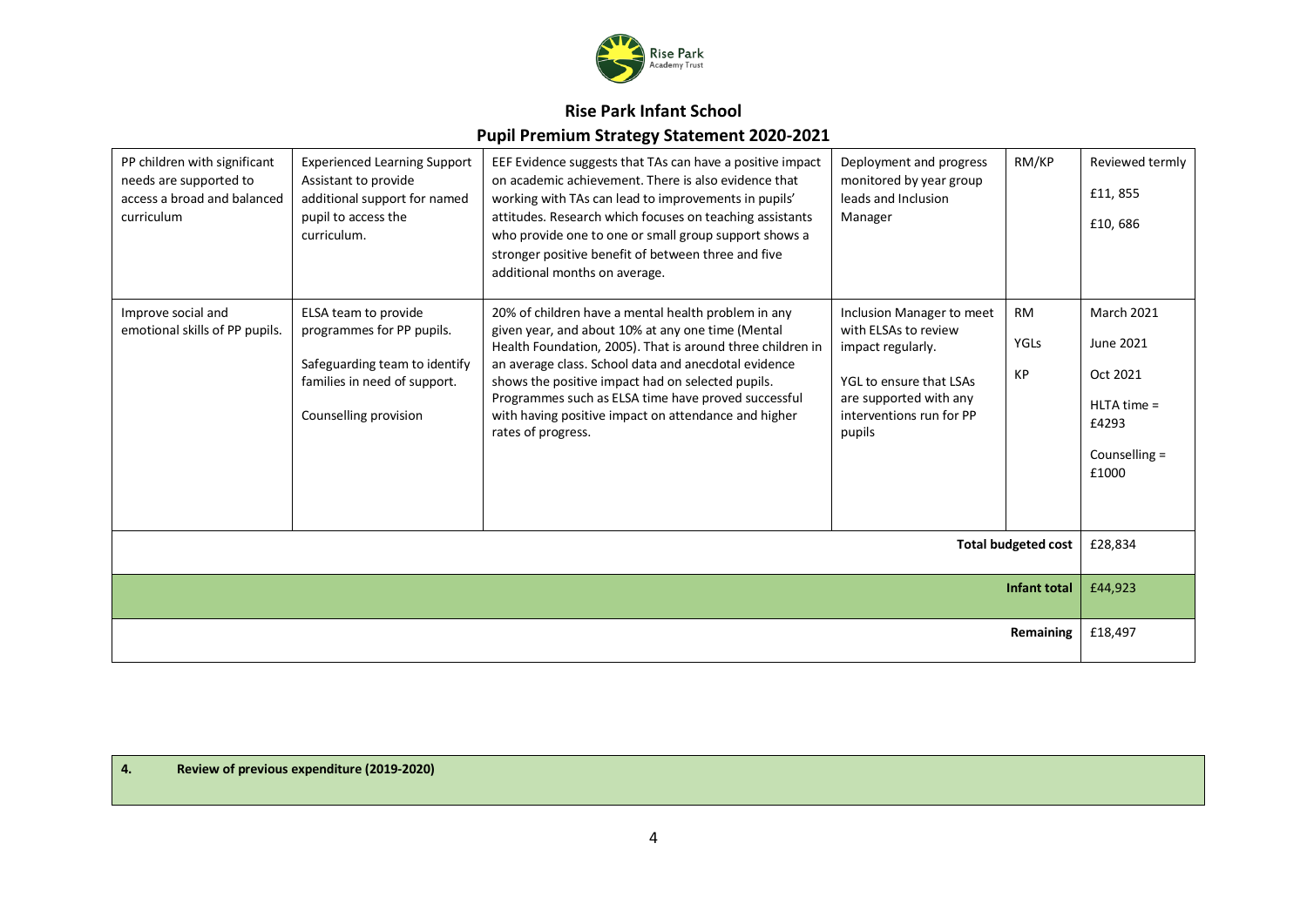

| <b>Desired outcome</b>                                                                                                                                                                                                                                                                   | Chosen action/approach                                                                                                                                                                                                                                                                                                    | Estimated impact: Did you meet the success criteria? Include impact on<br>pupils not eligible for PP, if appropriate.                                                                                                                                                                                                                                                                                                                                                                                                                                                                                                                                                                                                                                                                         | Lessons learned<br>(and whether you will continue with<br>this approach)                                                                                                                                                                                                                                  |
|------------------------------------------------------------------------------------------------------------------------------------------------------------------------------------------------------------------------------------------------------------------------------------------|---------------------------------------------------------------------------------------------------------------------------------------------------------------------------------------------------------------------------------------------------------------------------------------------------------------------------|-----------------------------------------------------------------------------------------------------------------------------------------------------------------------------------------------------------------------------------------------------------------------------------------------------------------------------------------------------------------------------------------------------------------------------------------------------------------------------------------------------------------------------------------------------------------------------------------------------------------------------------------------------------------------------------------------------------------------------------------------------------------------------------------------|-----------------------------------------------------------------------------------------------------------------------------------------------------------------------------------------------------------------------------------------------------------------------------------------------------------|
| 85% plus target for<br>disadvantaged pupils to<br>pass the year 1 phonics<br>test.<br>80% of disadvantaged<br>pupils will attain<br>appropriate end of Key<br>stage levels in reading<br>Improved vocabulary,<br>sentence structure and<br>ability to listen and follow<br>instructions. | Phonic/ Early reading skills<br>1:1 and small group work delivered<br>by experienced TA's LSA - 8hrs<br>£5198 / LSA 4hrs - £2626)<br>Small group support in class (led by<br>$HLTA - 3.5hrs f 6,553$<br>Speech and Language Link<br>subscriptions (£320)<br>HLTA delivering speech and<br>Language interventions (£6,938) | Due to COVID19 pandemic, Y1 children did not sit the phonics screening test.<br>Children will sit the test in December.<br>Due to COVID19 pandemic, Y2 children did not sit their SATs. End of year<br>teacher assessment shows:<br>58% of PP pupils reached the required levels in reading and writing.<br>This is lower than the previous year (R: 58% W: 67%) 3/12 of these<br>children have significant SEN needs. Excluding these children brings<br>the percentage up to 77% which is still below target of 80%.<br>75% of Disadvantaged pupils reached the required levels in Maths.<br>$\bullet$<br>Excluding these children brings the percentage up to 100%.<br>Speech and Language groups delivered and 2 children discharged<br>from SALT team as they had reached their targets. | Interventions did not run as regularly<br>as in previous years. This needs to be<br>addressed.<br>Further work required to narrow the<br>attainment gap in Literacy.<br>SALT groups to continue. Improve<br>sharing of strategies and targets with<br>YG team to embed them throughout<br>the school day. |
| Staff to support PP children<br>with significant needs                                                                                                                                                                                                                                   | Pastoral MDA for vulnerable pupils<br>(E2, 354)<br>1:1 MDA $\times$ 2 (£ 3,072 $\times$ 2= £ 7,704)<br>1:1 LSA (£14,269)                                                                                                                                                                                                  | Crucial support in place – child and class would have significantly struggled<br>without this support.<br>Pastoral room used on a daily basis by a number of children with emotional/<br>social difficulties, minimising playground incidents.                                                                                                                                                                                                                                                                                                                                                                                                                                                                                                                                                | Continue.                                                                                                                                                                                                                                                                                                 |
| Funding in place to enable<br>disadvantaged children to<br>access educational visits                                                                                                                                                                                                     | £510 allocated (SA to confirm)                                                                                                                                                                                                                                                                                            | Funding provided for all educational visits prior to lockdown.                                                                                                                                                                                                                                                                                                                                                                                                                                                                                                                                                                                                                                                                                                                                | Continue.                                                                                                                                                                                                                                                                                                 |
| Rewards to improve<br>attendance                                                                                                                                                                                                                                                         | £300 allocated (SA to confirm)                                                                                                                                                                                                                                                                                            | Attendance improved. It is unclear whether rewards had an impact.                                                                                                                                                                                                                                                                                                                                                                                                                                                                                                                                                                                                                                                                                                                             | Reassess use of rewards for children<br>and explore options that are<br>appealing to parents (e.g. free<br>breakfast/after school clubs for 100%<br>attendance).                                                                                                                                          |